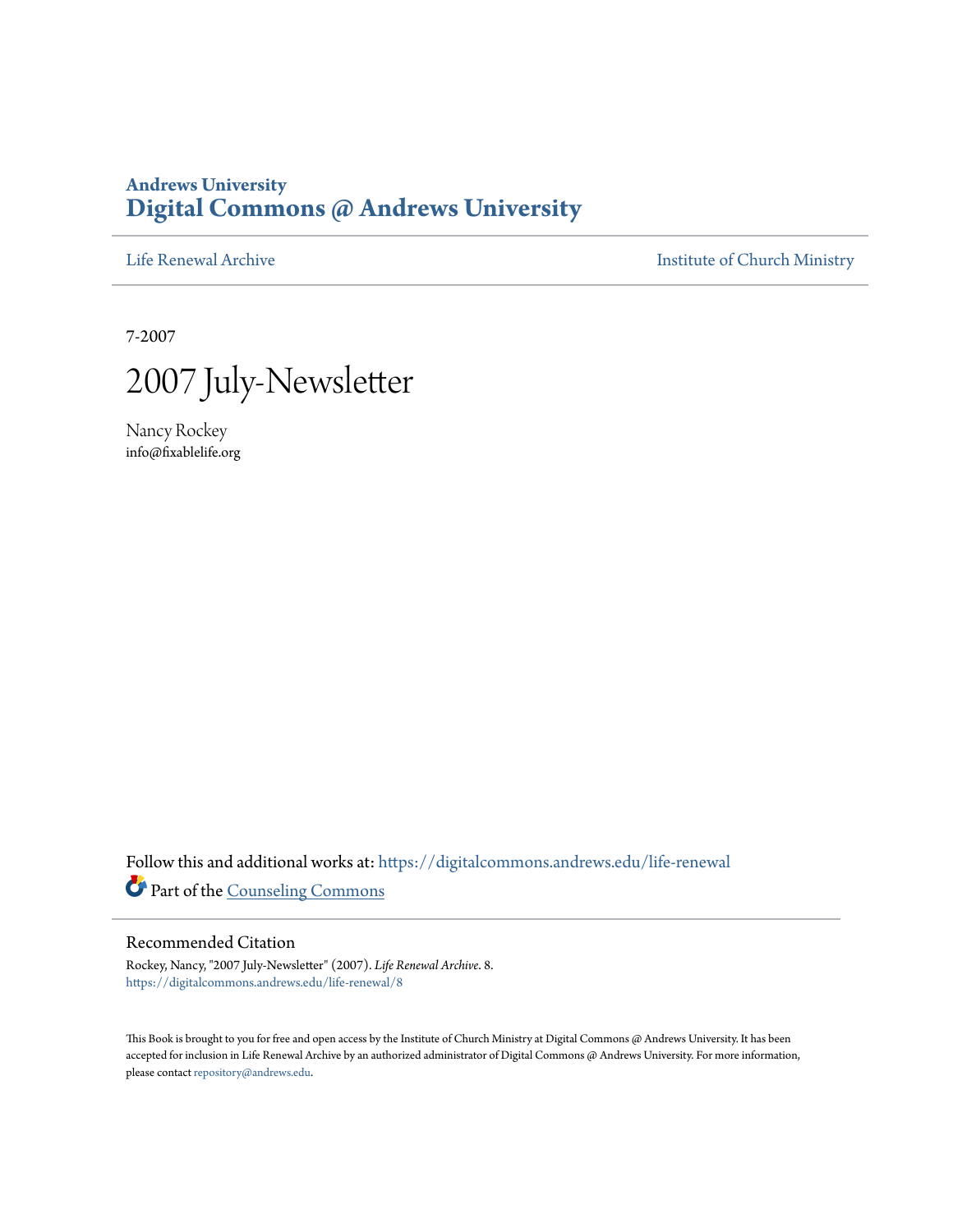

# **Life Renewal Institute Newsletter**

Vol. 8 251 Stenton Ave., Plymouth Meeting, PA 19462 July 2007

*"Nobody can go back and start a new beginning, but anyone can start today and make a new ending" – Maria Robinson*

## **Features:**

Editor's Corner Coming Soon Kay's Story The Silence of Tears Announcements Facilitator's Corner Where Are You Going? Your Turn Upcoming Events LRI Connect

# **Editor's Corner:**



Growing up, I saw my destination as being an awesome wife, a stay at home Mom, growing old together with my spouse, and enjoying the grandkids in the process. Of course, I would have the perfect marriage, and the best kids. I wouldn't ever let any of them get hurt, or

suffer any pain. Through the years the destination got pretty fuzzy and confusing. I was failing miserably and things weren't turning out the way I had planned. Instead we were living in chaos, insecurity, and pain a good part of the time. Seven years ago, I spoke with Nancy at a Women's Retreat. I was initially angry when she kindly suggested I needed to work on my recovery and not worry about anyone else. I saw the problems as stemming from other family members. Desperation led me to follow her advice, however, if only to find tools I could pass on to others. I quickly began learning I needed the tools for me. What an amazing journey it has been and continues to be!

We are so excited about the 4th and final segment of The Journey – *"The Destination"*. Even though it is still in the writing and production stage, we wanted to let you know what was coming. It will be an awesome finish to the other three segments of The Journey. The article in this Newsletter, *"Where Are You Going?"* by Ron and Nancy, gives you a glimpse of what you can expect from this segment. Don't put off beginning to change your destination to one of hope. Get started in one of the other three segments now, so you will be ready when *The Destination* becomes available. Click here to find a group starting in your area. If you would like to facilitate a group, check out our training videos and resources for facilitators.

You can reserve your copy of *"The Destination"* videos here, or by calling 1-888-8000LRI (1-888-800-0574).

Audrey Woods



**Kay's Story**  *By: Kay Noble* 

I hung up the phone. The conversation was over. But the rage inside boiled over like lava oozing its way down the sides of the volcano destroying everything in its path. The subject of the argument is insignificant. It was the ongoing pattern.

My 16 year old son was making his way up the stairs and I let loose. "Further more young man, if you don't get back down stairs and clean up that room like I told you…." It was like an ongoing vomit of refuse.

"Oh, I get it," he said. "You're mad at Dad so Rachelle and I are gonna get it for the rest of the week."

It was like being stabbed in the heart and the knife wrenched out again. "Oh Lord, please tell me I'm not taking my anger out on my children," I prayed. But, the truth was, that was exactly what I was doing. I vowed this would not be the legacy I left them. I had to find help.

Next Sabbath, a man who was new to our church was raving about this seminar called "Binding the Wounds". I signed up immediately. After the summer, I joined a class with 3 other ladies. Together we plowed through the workbook alternately laughing, crying, praying, and supporting each other. Since the year 2000 I have attended or facilitated one or two "Binding the Wounds" or "The Journey" classes a year and attended the yearly live seminar in Portland. At each event I gain new insights about myself. For the longest time I wondered if the changes would ever be evident to anyone besides me.

Then one day, my daughter was sitting in the living room with several of her friends while I was preparing food in the next room. I was listening to them carry on about the things they disliked most about their parents. When my daughter chimed in I cringed. "I hated anytime my Mom went out to the school or church. She was always yelling and ordering people around." I was mortified! "Now she's my best friend."

How faithful and good God is to each of us and our family when we do our work genuinely and faithfully. He will make us new inside and out. I encourage each of you to take up the challenge to be all you can be in your journey here on earth for the benefit to yourself, your family and your community. You'll be glad you did.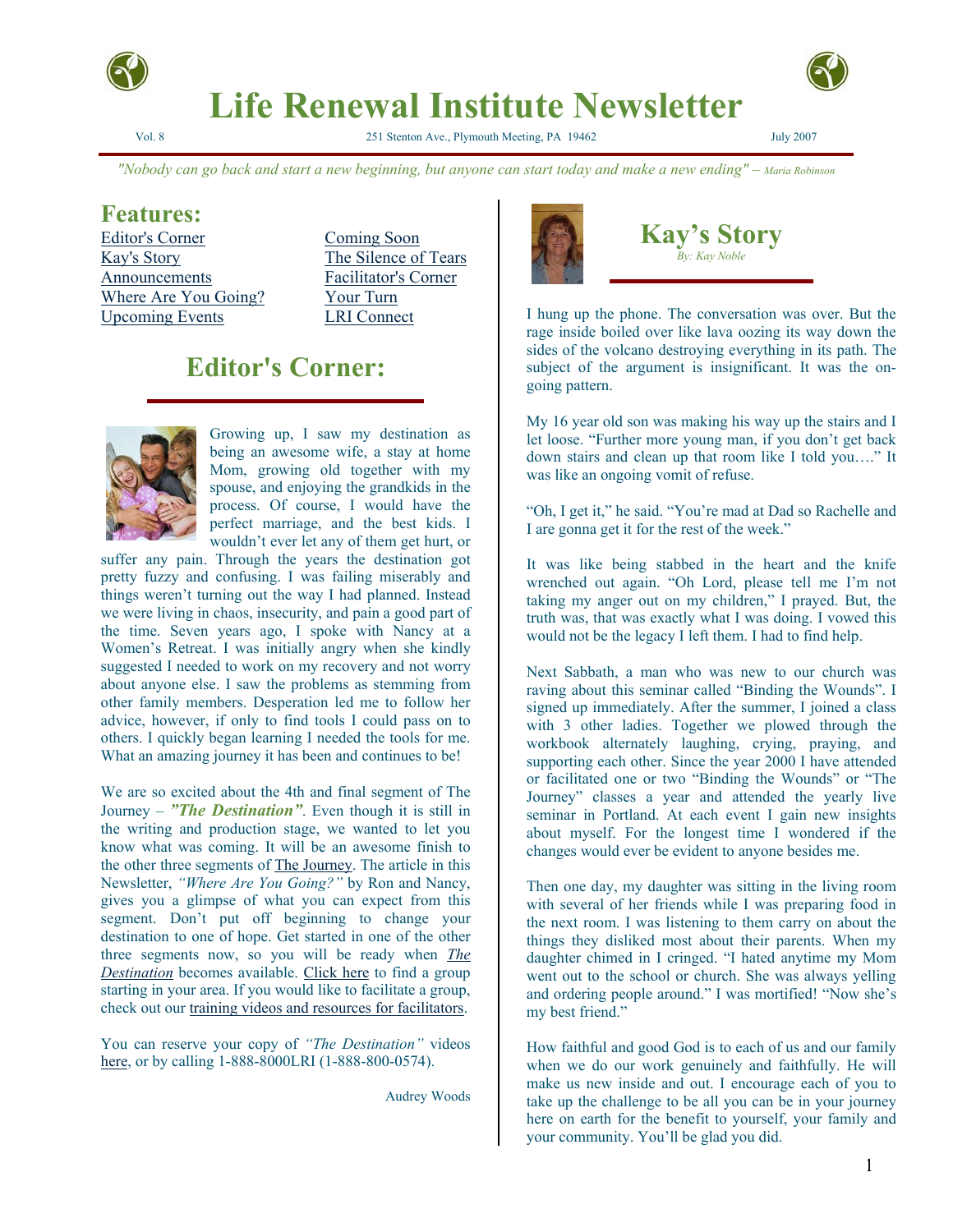## **Announcements**

Check out the weekly blog postings. Blogs for this past month were:

- Creatures of Habit
- Mountains and Valleys
- Adult vs. Child What is the Difference?
- **Lessons**

Want to refresh your facilitator skills, or are you thinking about facilitating a group for the first time? Click here to download any of the following videos and get started with the training you need.

- Facilitator Training Introduction
- Facilitator Training
- Demo of a Small Group in Action
- What I've Learned as a Facilitator

Watch for continuing updates on the completion of *"The Destination*  $"$  – the 4<sup>th</sup> segment of The Journey.

*Are you going to be at ASI Convention Aug. 1-4?* 

 *Stop by our booth and say hi.* 

**Where Are You Going?**

*By: Ron and Nancy Rockey*



The kids are out of school, you have three weeks saved up and you want to go on vacation. But to where? Do you dream about far away places like Tahiti or Singapore or maybe even Europe? If your pocketbook or bank account is full, then perhaps you can afford to take all the children to one of those romantic destinations. But if money is scarce, then perhaps a camping trip to a state park not far away is the better option.

We travel so much that when we consider a vacation, we have a hard time deciding where to go, and often just want to stay home. There have been times when we KNEW

where we wanted to  $go - like$ our few trips to England and one to Scotland. And once we were there, we took day trips on interesting back roads to scenic seacoast villages.



Back thirty years ago however, we were certain where we wanted to get to. It wasn't another city, a different country or an exotic island. We wanted to get to a place of peace! We were exhausted from working hard just to survive our marriage. We needed a vacation from the anger, the sadness and tears and the constant disagreements we endured. Our poor children were wishing for a rest from it all too, we're sure! But how in the world were we going to get to our desired resting place – our destination?

Always when there is a deadline looming in front **of us, we make a choice.** Whether it's right or wrong, we will make a decision, and we'll suffer the consequences later or we may get to enjoy the right choice. There was a deadline ahead of us alright – a divorce. Ron was fed up with it all, and if we didn't do something, Nancy's health would deteriorate further to a near death state. Being the "think ahead – always be prepared" Boy Scout that he was, Ron decided that he would have to have a new career. Back then, no one was hiring a divorced Pastor, so he enrolled in Antioch University's program for a Master's degree in Family Therapy. He figured that if he couldn't fix his own marriage and family, perhaps he could fix someone else's. At that time, his destination was "out of the marriage and into a new career."

mazing, but **God had other things in mind for us!** A His destination for us was much different than our own, and that's a good thing. One class period into his Master's program, and Ron took a detour. He dragged me (Nancy) to the school, registered me for the class: Emotional Growth of the Family, and we took front row seats in Harvard's Longfellow Hall. I'll never forget Dr. Joan Goldsmith, our professor, leaning over the podium and announcing that there were 84 students in the class and one married couple. Then she looked straight at us and told us that chances were good that our marriage would not survive that class. I was horrified!

"Can we leave now?" I asked Ron. "Make it or break it, Baby," he replied as he took out his pen and opened his notebook. I suppose he figured that Dr. Goldsmith could take the blame for our impending divorce. At that point, Ron still thought that he was in charge of our destination, and it was to single-parenthood ahead.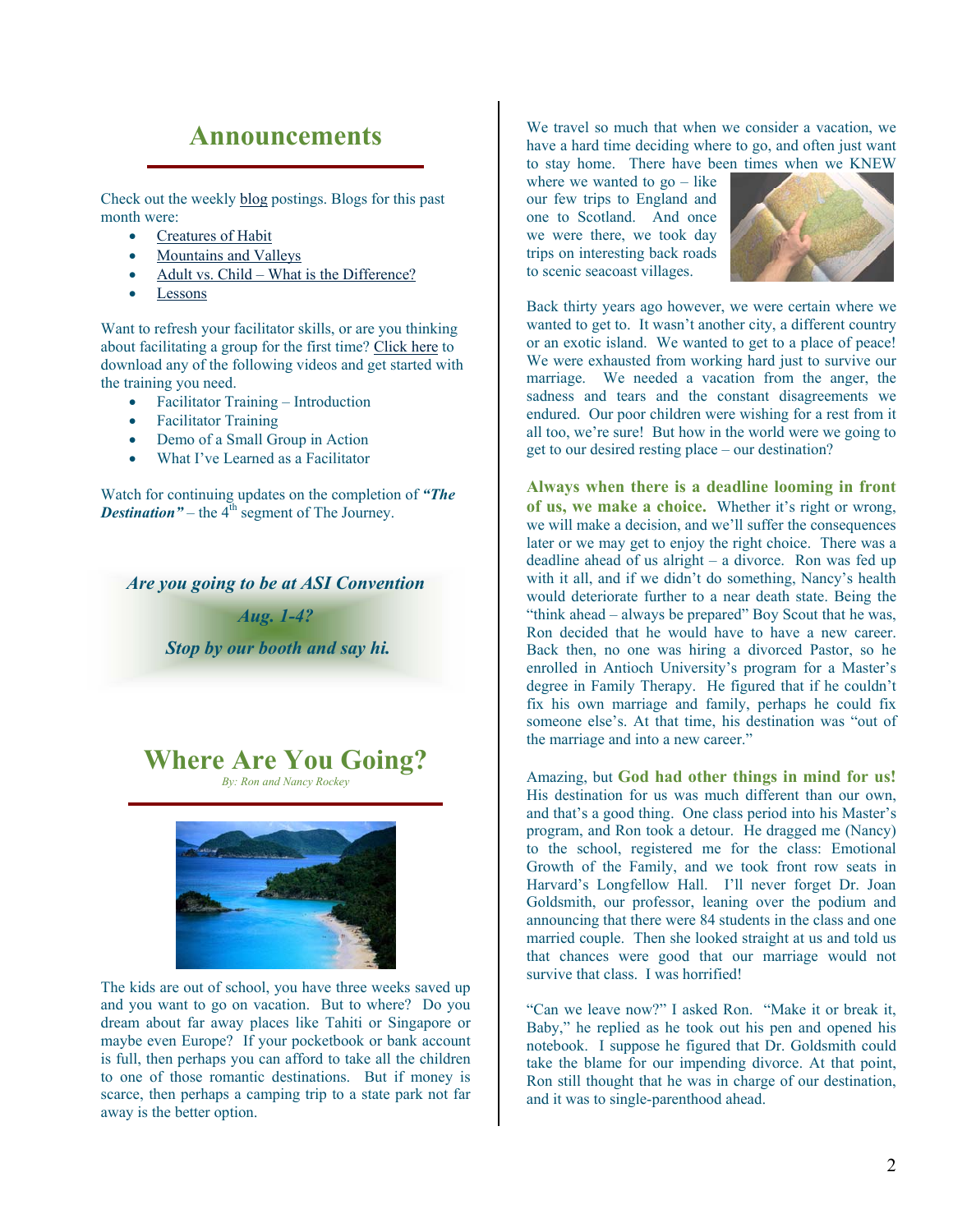About halfway through the class, our destination changed because we began to see **HOPE** – a light at the end of the tunnel. Maybe this knowledge can begin to turn us around and we can fulfill the dream of ministry we had when we began our journey together, we thought. At that point, we set our sights toward marital peace and harmony, and have never taken our eyes off the goal. Regardless of how much we have changed, how our relationship has been transformed, we still keep moving forward toward greater oneness and deeper love for each other. As we succeed on our journey, our ministry and those whom it touches, have benefited. We maximize the benefit by sharing what we have learned with others and by thoroughly enjoying the work God has given us to do and the deepening love we have for each other.

The 4th Segment of the program entitled The Journey, is called "**The Destination**". It isn't referring to a place but to a state of being. In the previous three segments, The Passenger, The Mode and The Route, participants looked at wounds received and experiences they have endured that have cluttered their path, preventing them from experiencing peace, love, joy and healthy relationships. In The Destination, they look at other things that can be roadblocks on their journey to the life they want to enjoy.

Each person is born with several sides to their personhood – a physical, an emotional, a social and a spiritual. Many people however, are not at all in touch with their spiritual nature, and may not even know what it is.

Spirituality is about relationship and growth. It is about connecting with a spouse, your children, your extended family, your friends and with God. Actually, **spirituality IS our destination**. It is that connection that warms the heart, comforts the soul, soothes in times of distress and brings joy in the present and hope for the future. It creates a sense of being whole, complete. Sometimes however, clutter gets in the way and becomes a stumbling block to the destination we seek. The Destination identifies roadblocks and offers success secrets to the development of your spiritual nature.

**Chapter and Lesson One focus on maturity.** In this chapter, you discover if you are emotionally developed equal with your chronological age. Immaturity is a major roadblock to success in relationships, albeit one can be successful in a career while being emotionally stunted.

Chapter and Lesson Two take another look at **your beginnings** – new science about your time in the womb. Without memory of that period of time, thought patterns and behaviors that stem from those nine months can be confusing.

**Chapter and Lesson Three take readers on an journey inside the brain** with a look at the positive and negative attributes of each of the quadrants of the brain. Each person has one quadrant that functions with greater ease, and that particular giftedness impacts how you perceive and function in life.

We don't want to give the whole "store" away, so we will just tell you that the rest of the Chapters and Lessons identify clutter, help you to clear it away, and open the

way to a view, not just a faint light at the end of the tunnel, but a bright rainbow of promise for your future and confident expectation (hope) for all your tomorrows.



If you haven't experienced The Passenger, The Mode or The Route, you will want to make sure to do so BEFORE you head into The Destination! You have nothing but time on your side, support in your group, knowledge that will help you to undo the negative influence of the past, and the promise of a better life as you progress on The Journey.

## **Upcoming Events**

| <b>Date</b> | <b>Place</b>       | <b>Seminar</b> |
|-------------|--------------------|----------------|
| Aug. 1-4    | Louisville, KY     | Booth @ ASI    |
| Oct. 12-14  | Jacksonville, FL   | Attachment     |
| Nov. 3-4    | Walla Walla, WA    | Abuse          |
|             | <b>Coming 2008</b> |                |
| Jan. 26-27  | Santa Rosa, CA     | Acceptance     |
| Feb. $9-10$ | Portland, OR       | Abuse          |

Click here for more details or to register.

# **Coming Soon**

- Event planning tips and materials
- Group discussion aides
- Facilitator training Power Point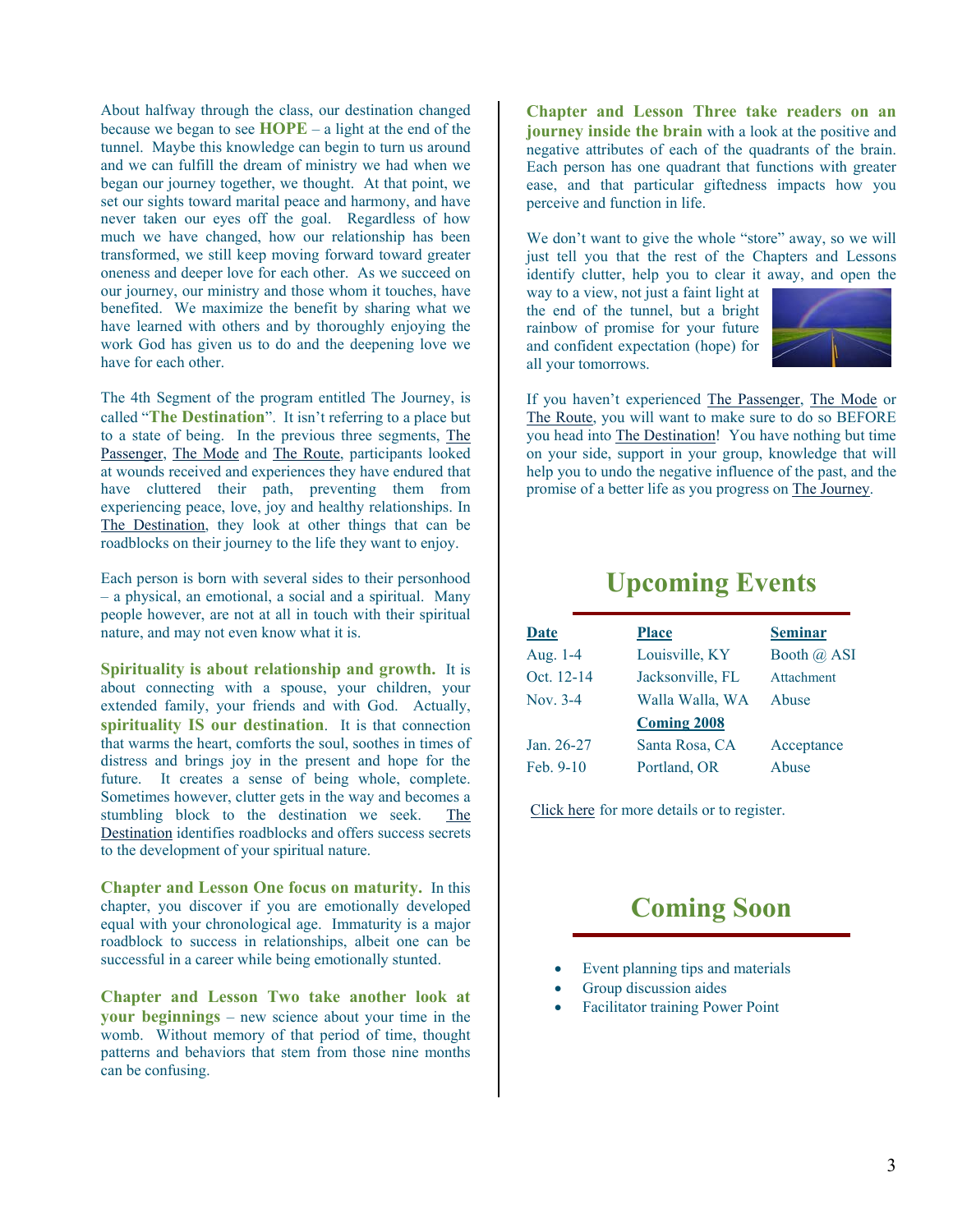# **The Silence of Tears**

*By: Leslie Gaddis* 



*I've always wondered why, when you start to cry It feels like you start to slow down time. Every second, every minute, every clock, every digit The pain that was inflicted replays in the mind. If you ever pay attention and stop reminiscing On the past pain and just start to listen... What do you hear when tears appear? And what do your tears say? Do they say, "Hey... your happiness is gone And everything that you try... always goes wrong." No... listen harder... think a little deeper... Sometimes silence, can be the best teacher. Maybe tears are silent for a reason. And sometimes just as important as breathing... Because freeing them just causes an agreement Between the heart and spirit... an emotional achievement. Without any words, tears bring a meaningful lecture Bringing more than words... brought by any picture Tears of pain; Tears of hope; Tears like rain; Tears that soak Any frown... without a sound completely quiet when your down.* 

*Just think about this when the time is near. Think about the meaning of The Silence in Tears.* 

*© Reprinted with Permission from: http://www.myspace.com/LesGaddis* 

# **Facilitator's Corner**

Each individual in a group has a particular and unique personality style that has been shaped by the lifetime of their experience…. As the group gets into conflicts, the elements of group dynamics and personality style need to be taken into account by the facilitators of the group.

#### **Getting to know yourself:**

It is important to make, even at a surface level, some determination about yourself and how you are likely to affect the group dynamic. Ask yourself : Do I talk a lot, or very little? … Do I listen to others well, or am I impatient having to listen to others? .... When others speak, am I listening to what they say, or thinking about what I am going to say? Am I quick to anger? Am I defensive or accepting when someone talks about my behavior? Do I ramble or am I a bulleted list sort of person? What makes me annoyed? What makes me feel good?



#### **Active listening:**

Active listening is a skill which enhances communication. In active listening you listen carefully, then paraphrase back what you heard, with the goal of supporting and drawing out the feelings of the speaker. When this is done well it validates a persons feelings and encourages him or her to fully communicate. The goal of active listening is to help clarify the feelings and thinking behind the words. When active listening is applied it creates a supportive bond between the speaker and the listener. Because there is no threat of criticism or judgment, the speaker is encouraged to express feelings honestly.

The important thing about active listening is that it is not intended to change or alter the feelings of the speaker, only to support them in expressing their feelings. When you try and advise or change the message the speaker gives, it forces them to defend themselves, which often causes further denial of the feelings and experiences….

One of the special difficulties in active listening is when the listener is called on for decisions, judgments or evaluations. Often what the speaker is doing in this situation is trying to pass the buck, and disguise or mask the expression of feelings. In active listening it is best to try to identify the emotional context of the question and leave an opening for the speaker to say what is really bothering him.….

In effective active listening the goal is to convey back to the speaker that we are seeing things from his or her viewpoint. The listener must look for and respond to feelings. Not all of a message is in the words so non-verbal clues can help the listener be aware of the speakers feelings.

(Excerpted from "Interpersonal Relationships and Conflict Resolution", by Rob Sandelin, Community Resource Guide 1997)

http://www.ic.org/nica/Process/Relation.html